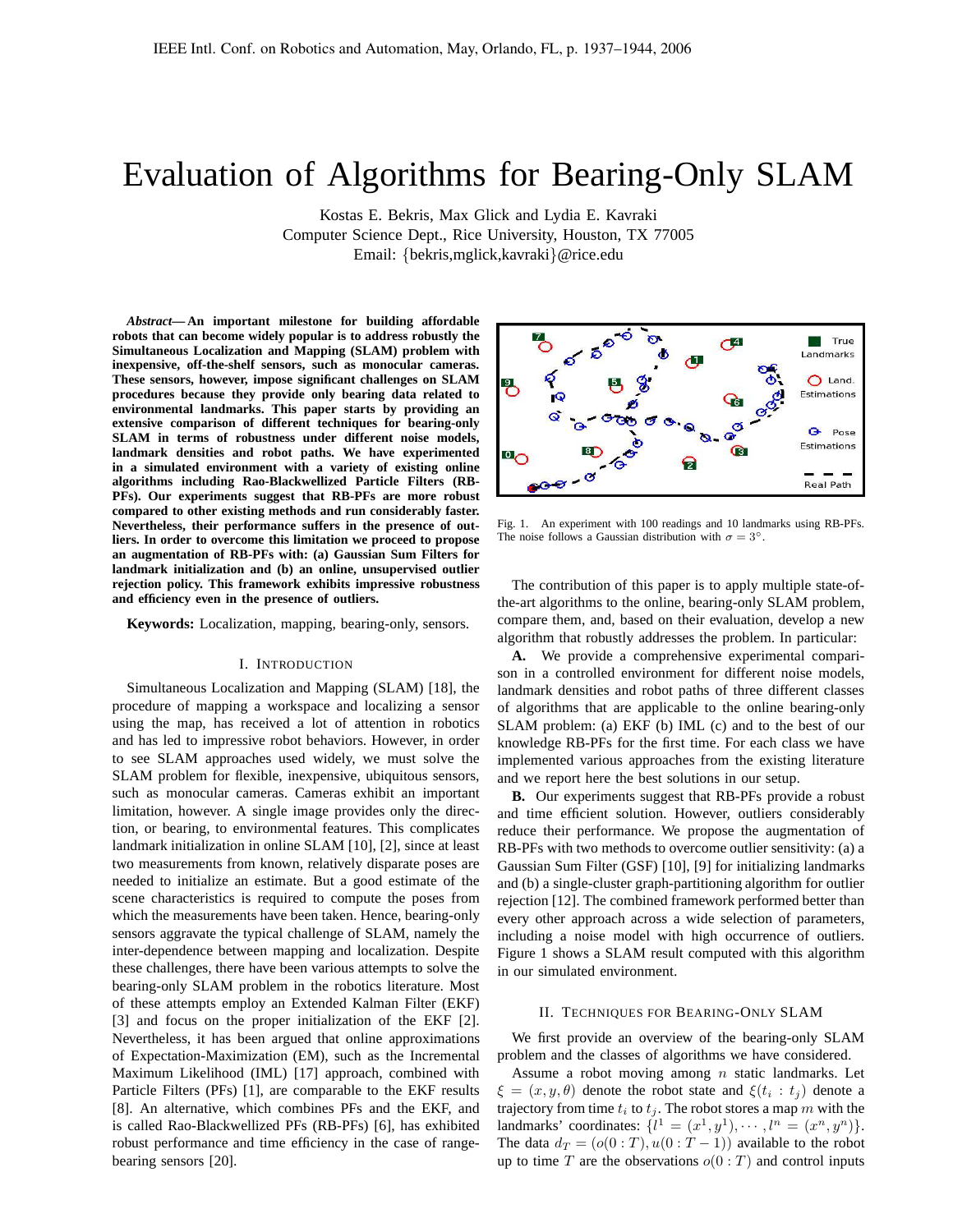$u(0:T-1)$ . A robot input  $u_t = (u_t^f, u_t^{\theta})$  corresponds to a translation  $u_t^f$  followed by a rotation  $u_t^{\theta}$  and determines the kinematic model  $f_t(s_{t-1}, u_t)$ :

$$
(x_{t+1}, y_{t+1}, \theta_{t+1}, m) = (x_t + u_t^f \cdot \cos(\theta_t), y_t + u_t^f \cdot \sin(\theta_t), \theta_t + u_t^{\theta}, m)
$$

An observation  $o_t^i$  of landmark  $l_i$  from state  $\xi_t = (x_t, y_t, \theta_t)$ corresponds to the following computation (observation model) where  $w_t$  represents noise:

$$
o_t^i = \operatorname{atan2}(y_i - y_t, x_i - x_t) - \theta_t + w_t.
$$

The goal is to concurrently estimate the map  $m$  and the robot state  $\xi_T$  at time T:  $s_T = (\xi_T, m)$ . The general Bayes filter computes a belief distribution  $B_T = P(s_T | d_T)$  at time T over  $s_T$  given the data  $d_T$  [19]. The computation requires (a) an initialization  $B_0$ , (b) a motion model  $P(\xi'|u, \xi)$  describing the probability that the robot is at location  $\xi'$  if it was previously at  $\xi$  and executed u, and (c) the observation model  $P(o|\xi, m)$  describing the likelihood of observing o when the robot is at  $\xi$  and the map m is correct. Then for a static map and a normalization factor  $\eta$  we get:

$$
B_T = \eta P(o_T | \xi_T, m) \int P(\xi_T | u_{T-1}, \xi_{T-1}) B_{T-1} d\xi_{T-1} \tag{1}
$$

The computational cost of integrating over all states renders the explicit computation of Eq. 1 inefficient. Most online algorithms simplify the problem by approximating Eq. 1 and three of the most popular approximations are described below.

#### *A. Extended Kalman Filter*

Assume the motion and observation models in Eq. 1 are expressed as  $s_t = f_t(s_{t-1}, u_t) + v_t$  and  $o_t = h_t(s_t) + w_t$ , where  $f_t$ ,  $h_t$  are linear functions and  $v_t$ ,  $w_t$  correspond to white, Gaussian distributed noise with zero mean and covariance matrices  $V_t$  and  $W_t$ , respectively. In this setting Eq. 1 can be solved optimaly by the Kalman filter equations. We know, however, that  $f_t$  and  $h_t$  are non-linear for the bearing-only SLAM problem. Cheeseman et al. [15] proposed the Extended Kalman Filter for SLAM which linearizes  $f_t$ ,  $h_t$  by using a Taylor approximation. If  $F_t = \left[\frac{\partial f}{\partial s}\right]$  and  $H_t = \left[\frac{\partial h}{\partial s}\right]$  the Jacobian matrices of  $f_t$  and  $h_t$  respectively, then the EKF estimates the mean state vector  $\bar{s}_t$  and covariance matrix  $P_t$ of  $B_t$  according to the following two steps:

$$
Predict: \quad \hat{s_t} = f_t(\bar{s}_{t-1}, u_t) \qquad \hat{P}_t = F_t \ P_{t-1} \ F_t^T + V_t
$$
\n
$$
Update: \quad \bar{s_t} = \hat{s_t} + R_t \ \nu_t \qquad P_t = \hat{P}_t - R_t \ H_t \ \hat{P}_t
$$

where  $\nu_t = o_t - h_t(\hat{s_t})$  and  $R = \hat{P}_t H_t^T (H_t \hat{P}_t H_t^T + W_t)^{-1}$ .

EKF has been a popular solution for bearing-only SLAM [3], [16], combined in some cases with other techniques like bundle adjustment [4]. The literature focuses a lot on how to initialize a landmark estimate. Costa et al. [2] use observations from two poses without data association. Alternatively a Gaussian Sum Filter (GSF) can be initialized, which prunes Gaussian hypotheses when they become invalid [9], [10].

#### *B. Incremental Maximum Likelihood*

An alternative to the EKF is Expectation Maximization (EM), which performs hill climbing in the space of trajectories  $\xi(0:T)$  and maps m, computing the pair that maximizes the likelihood of producing the sensor readings [19]. The algorithm alternates between (a) estimating the trajectory based on the current map and (b) estimating a maximum likelihood map based on the trajectory. EM algorithms are applied offline due to their high computational cost.

An online heuristic based on EM is the Incremental Maximum Likelihood (IML) method [17]. In IML the state at time T is constructed from the  $(T - 1)$ -th map and pose via maximization of the marginal likelihood:

$$
(\xi_T, m_T) = \underset{\xi_T, m_T}{\text{argmax}} \ P(o_T | \xi_T, m_T) \ P(\xi_T | u_{T-1}, \xi_{T-1}). \tag{2}
$$

The above equation follows from Eq. 1 if the previous state is known. The algorithm does not provably converge and its weakness is cyclic environments where the error in robot poses grows unbounded. As a result, specific loop closing techniques are applied. IML is popular due to its simplicity and realtime implementations have worked well in practice. IML's limitations can be partially overcome by using Particle Filters (PFs) [5], [13], [1] to represent uncertainty. A PF approximates a distribution with particles  $p_i = (s_i, w_i)$  where  $s_i$  is a possible system state and  $w_i$  is  $s_i$ 's likelihood  $\Sigma w_i = 1$ . Kwok and Dissanayake [8] applied IML with PFs for bearing-only SLAM.

#### *C. Rao-Blackwellization*

If the goal of the SLAM problem is to compute  $B_T =$  $P(s_T | d_T) = P(\xi(0:T), m | d(0:T))$ , then a key observation is that if  $\xi(0:T)$  is known then the map m can be analytically computed. Furthermore, for a known trajectory we can also marginalize each landmark estimate in the map. Then instead of Eq. 1 we have the following expression for the belief distribution:

$$
B_T = P(\xi(0:T) | d(0:T)) P(m | \xi(0:T), d(0:T)) =
$$
  
 
$$
P(\xi(0:T) | d(0:T)) \prod_i P(l^i | \xi(0:T), o^i(0:T)).
$$
 (3)

This factorization implies that the computation can be decomposed into  $n + 1$  filters, an estimator over robot paths  $P(\xi(0:T) | d(0:T))$ , and n estimators over landmark locations  $P(\ell^i | \xi(0:T), o^i(0:T))$  conditioned on the path estimate. The above idea is known in the statistics literature as Rao-Blackwellization [6]. Thrun et al. [20] have provided an implementation of Eq. 3 with PFs where EKFs represent the uncertainty on the landmark estimates.

#### III. IMPLEMENTED ALGORITHMS

We have implemented a series of SLAM algorithms and applied them to the case of bearing-only sensors. Here we describe the details of our implementation for each class of algorithms from section II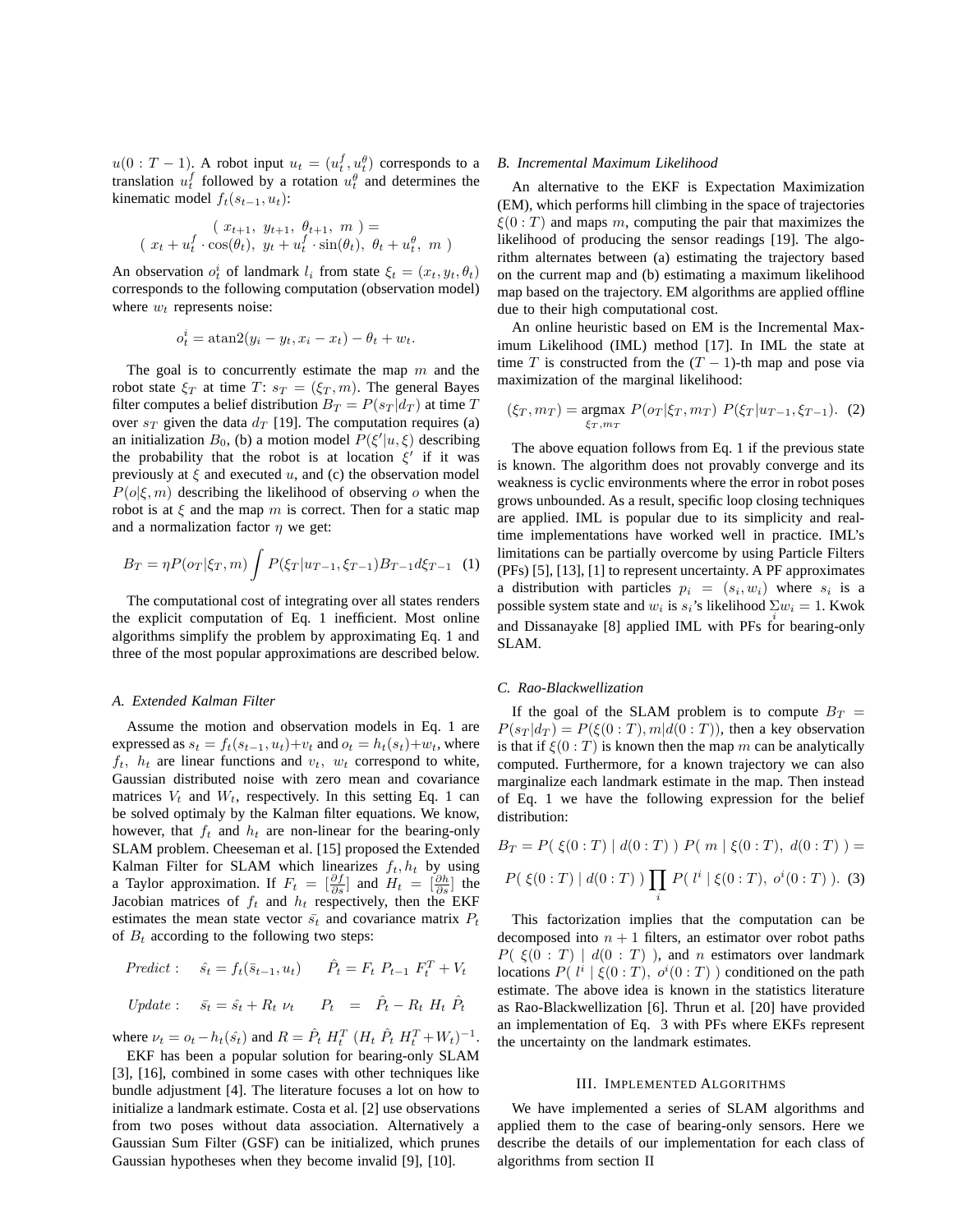#### *A. Extended Kalman Filter*

**1. EKF:** We have implemented a straightforward version of the EKF filter where the mean state vector  $\bar{s}_t$  is of dimension  $3 + 2n$  and the covariance matrix  $P_t$  of dimension  $(3 + 2n, 3 + 2n)$ , where 3 parameters are needed for the pose and 2 for each landmark. The pose is initialized at  $(0, 0, 0)$ and each landmark is initialized at a fixed distance  $\rho_c$  from the robot on the first observation ray. The covariance matrix is initialized so that the uncertainty around the initial pose is a circle and the uncertainty for each landmark is an ellipse. The length of the ellipse extends between the minimum  $\rho_{min}$  and maximum  $\rho_{max}$  assumed depth of our sensor. The width of the ellipse corresponds to two standard deviations of the Gaussian distribution that represents the noise model. Fig. 2(a) shows the initialization of the EKF and the state of the filter after 10 observations. For every new observation we execute the prediction and update steps from section II.A.

**2. GSF:** An important limitation of the EKF is its sensitivity to the initial distribution. In order to improve landmark initialization we have applied a Gaussian Sum Filter (GSF) [9], [10]. The idea is to use an EKF for tracking the pose and the global map and each new landmark is initialized with a separate GSF. The GSF is eventually pruned to a single Gaussian distribution and then the landmark is added to the global map. Although a single observation does not give any depth information, we can approximate a uniform distribution over the depth  $\rho$  of a recently discovered landmark with a sum of Gaussians  $\sum_i \Gamma(\rho_i, \sigma_{\rho_i})$ , where

$$
\rho_0 = \frac{\rho_{min}}{1 - \alpha}, \quad \rho_i = \beta^i \cdot \rho_0, \quad \sigma_{\rho_i} = \alpha \cdot \rho_i, \quad w_i \propto \rho_i. \tag{4}
$$

In our implementation we propagate all the Gaussian distributions defined in Eq. 4 during a training period. At the end of the training period we select the hypothesis with the highest likelihood and we prune the rest. The likelihood of  $\Gamma_i$  is the product of the likelihoods  $L_i^t$ , each one defined for an observation  $o^t$ :

$$
L_i^t = \frac{1}{\sqrt{2\pi|S_i|}} exp(-\frac{1}{2}(\sigma^t - \hat{\sigma}_i^t)^T S_i^{-1} (\sigma^t - \hat{\sigma}_i^t)),
$$
 (5)

where  $\hat{o}_i^t$  is the expected observation given the hypothesis and  $S_i$  is the covariance of the Kalman innovation:  $o^t - \hat{o}_i^t$ . Note that initially no landmark is present in the global map so the robot state is propagated according to odometry. Fig. 2(b) shows an example of initializing and tracking with GSFs.

## *B. Incremental Maximum Likelihood*

**1. SIR:** In order to implement Eq. 2 we have to decide how to represent the pose and the map. Some IML approaches represent the pose with PFs and then solve for the map analytically. We have applied PFs both for the estimation of the pose and the map. Since the robot pose is assumed known at each mapping step we can marginalize the map and use an independent PF for each landmark. Our version of IML with PFs is shown in Fig. 3. The PF follows the Sampling Importance Resampling (SIR) algorithm, also known in robotics as the Monte Carlo Localization (MCL) algorithm [19]. SIR suffers



Fig. 2. SLAM for a scene with 3 landmarks. From top to bottom: EKF, GSF, SIR. The left column shows the initialization of the corresponding technique and the right column shows the state of the filters after 10 observations.

from the "particle impoverishment" problem since particles quickly collapse to the same state. This is especially true for particles that estimate a stationary state such as the mapping PFs in the algorithm of Fig. 3.

There are many alternatives for implementing PFs and we have also tested the "Sequential Importance Resampling" (SIS) algorithm with "Effective Sampling Size" (ESS) resampling [5], [13]. This technique does not sample on every iteration as in lines 1 and 6 of Fig. 3. Instead, a heuristic approximates how many of the particles have non-negligible weights and only when this number drops below a threshold does resampling occur. The SIS-ESS algorithm suffers from low variance of the particle population. On the other hand, "Mixture-MCL" [19] uses an observation directly to influence the particles' states in that some particles are sampled not from the previous set, but from the region described by the last observation.

**2. Rough:** In order to overcome the impoverishment problem with the mapping PFs we have applied "roughing" [5]. This simple technique maintains variation in the particle population by applying random noise to the particle state instead of a propagation step and it performed better than simple SIR.

**3. Reset:** "Resetting" [7] behaves similarly to the "Mixture-MCL" approach but samples from the observation only when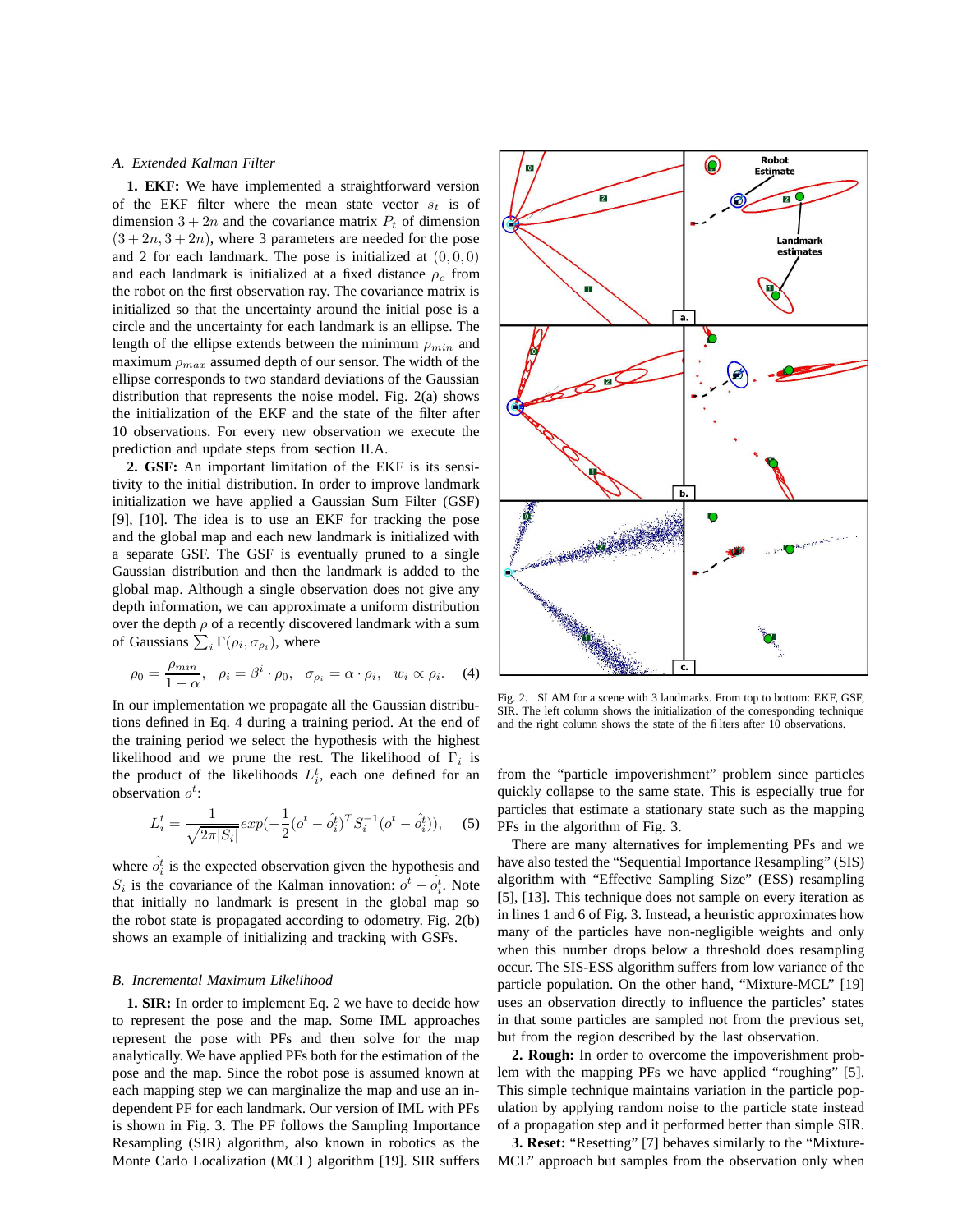**Require:** A PF representing the uncertainty over  $\xi_{T-1}$  and n PFs representing the uncertainty for each  $l^i$ . **Ensure:** Maximum likelihood  $s_T = (\xi_T, m_T)$ .

**Input:** Odometry  $u_{T-1}$  and sensor  $o_T$  readings.

- 1: Sample poses  $s_{T-1}$  given the current pose PF.<br>2: Propagate samples given odometry data  $u_{T-1}$ .
- Propagate samples given odometry data  $u_{T-1}$ .
- 3: Re-weight samples given the observation model and the maximum likelihood map:  $P(o_T | s_T, m_{T-1}).$
- 4: Estimate new pose  $\xi_T$  as the maximum weight particle.
- 5: **for** every landmark  $l_{T-1}^i$  **do**
- 6: Sample landmark locations given the i-th PF.
- 7: Re-weight samples given:  $P(o_T^i | s_T, l_{T-1}^i)$
- 8: Estimate new landmark estimate  $l_T^i$ .
- 9: **end for**
- 10: Compute map:  $m_T = \{l_T^1, \dots, l_T^n\}.$

Fig. 3. One step of the IML algorithm with SIR PFs for representing pose and map uncertainty.

it deviates substantially from the previous distribution. In particular, the resetting approach maintains two estimates, a long-term average of observation likelihoods for each landmark estimate  $P_l = P_l + \eta_l (P - P_l)$  and  $P_s$  the shortterm counterpart. P represents the likelihood of the current landmark estimate (Eq. 5) given the last observation and  $\eta_l$  is the long-term smoothing parameter. The technique, resamples  $\tilde{n}$  samples according to a parameter  $\nu$  that controls the level at which samples are added:  $\tilde{n} = n \, \max(0, 1 - \nu \cdot \frac{P_s}{P_l}).$ 

# *C. Rao-Blackwellization*

**1. RB-PFs:** A PF can be used for computing Eq. 3, where each particle specifies both the robot's trajectory  $\xi(0:T)$ and the map  $m$ . In reality, we do not have to store the entire trajectory but only the most recent state  $\xi$ . For the map we can use  $n$  low-dimensional EKFs to track the landmarks as in the work by Thrun et al. [20]. Then the *p*-th particle state  $s_t^p$  corresponds to the tuple  $s_t^p = \langle \xi_t^p, l_{1,t}^p, \Sigma_{1,t}^p, \cdots, l_{n,t}^p, \Sigma_{n,t}^p, w_t^p \rangle$ where  $l_{i,t}^{\overline{p}}$  and  $\Sigma_{i,t}^{\overline{p}}$  are the mean state vector and covariance matrix of the EKF for the *i*-th landmark and  $w_t^p$  is a weight. RB-PFs are updated as follows:

- Propagation of the robot pose  $\xi_T$ .
- For each landmark  $l^i$ : Given  $\xi_T$ ,  $o_T^i$ , update EKF that corresponds to  $l^i$  (update step from section II.A).
- Assign weights to particles and resample the population.

We have implemented two alternatives for propagating the pose and reweighting the particles in RB-PFs. The first and simplest one is the "odometry-based" approach, where we use only odometry information for pose propagation  $P(\xi_T^p | \xi_{T-1}^p, u_{T-1})$  and the weights are updated according to  $q_T^p \propto P(\sigma_T|\xi_T^p, m_{T-1}^p)$ . On the other hand, the "sensor-based" solution is optimal in terms of minimizing the variance of the weights and takes the observation into account for the pose propagation  $P(\xi_T^p | \xi_{T-1}^p, u_{T-1}, o_T)$ , and sets the weights as follows  $q_T^p \propto P(\sigma_T | \xi_{T-1}^p, m_{T-1}^p)$ . The two approaches correspond to algorithms FastSLAM 1.0 and FastSLAM 2.0 [20], respectively. Our implementation is similar to these two algorithms but without the data association components.

**2. Robust:** Our experiments suggested that some of EKF's drawbacks, such as sensitivity to erroneous initialization, negatively effect the performance of RB-PFs as well. Another EKF limitation is its inability to handle erroneous observations. Given these observations we propose a complete RB-PF-based framework for robust, online, bearing-only SLAM which is shown in Fig. 4. The first alteration compared to typical RB-PFs is that we replace EKFs with GSFs. We have already seen that GSFs can be used to approximate a uniform distribution in the depth of the landmarks. For outlier rejection we have implemented an unsupervised algorithm for Single-Cluster Graph Partitioning (SCGP) [12]. The online version of the algorithm considers at each step a small set of observations per landmark, usually the last ones, and attempts to estimate whether the latest observation for each landmark is an outlier or not. In order to do so, each observation is considered as a node in a graph. An edge in this graph has a weight of 0 if the observation rays corresponding to the two nodes intersect and 1 otherwise, defining in this way the graph's adjacency matrix. Then the technique computes the dominant eigenvector of the graph's adjacency matrix and interprets the vector's values as indicators of whether the corresponding observations are inliers or not. If the value corresponding to the last observation is below an automatically computed threshold then it is considered an outlier. SCGP is an approximate  $O(N^2)$  solution to outlier rejection and has been shown by Olson et al. [12] to be more effective than RANSAC in various settings including range-only SLAM.

The new "Robust" algorithm employs a training period  $t \in [1 : T_1]$  during which each landmark is tracked by a GSF instead of an EKF and the RB-PF follows the "Odometry-Based" approach for propagating the pose and reweighting the particles. After the training period the GSF is pruned and only one of the Gaussian hypothesis is kept, the one with the highest likelihood. During the regular operation of the algorithm the landmark estimates are considered trustworthy enough so that the "Sensor-based" approach is used for the proposal distribution. Note that during the training period any operation on the GSF (e.g., computing the likelihood of the GSF given the last observation), can be redirected to the EKF with the highest likelihood.

## IV. EXPERIMENTAL SETUP

We have created a simulator to test the performance of the algorithms we have described in a controlled environment under the following parameters.

**1. Environment:** The simulated environment is a rectangular region containing the robot and landmarks. We have considered two types of scenes: sparse (5 landmarks) and dense scenes (100 landmarks). The landmarks are dispersed uniformly at random inside the rectangular region.

**2. Sensing model:** We compute an observation as the actual bearing to a landmark given the robot pose and we add noise so as to simulate the sensor's uncertainty. We apply three different noise models: (a) low Gaussian noise  $\Gamma_{low}(0, \sigma_{low})$ , where we add to the true observation a noise value selected from a Gaussian distribution  $\Gamma(x, \sigma_l \circ w)$  with mean x and st.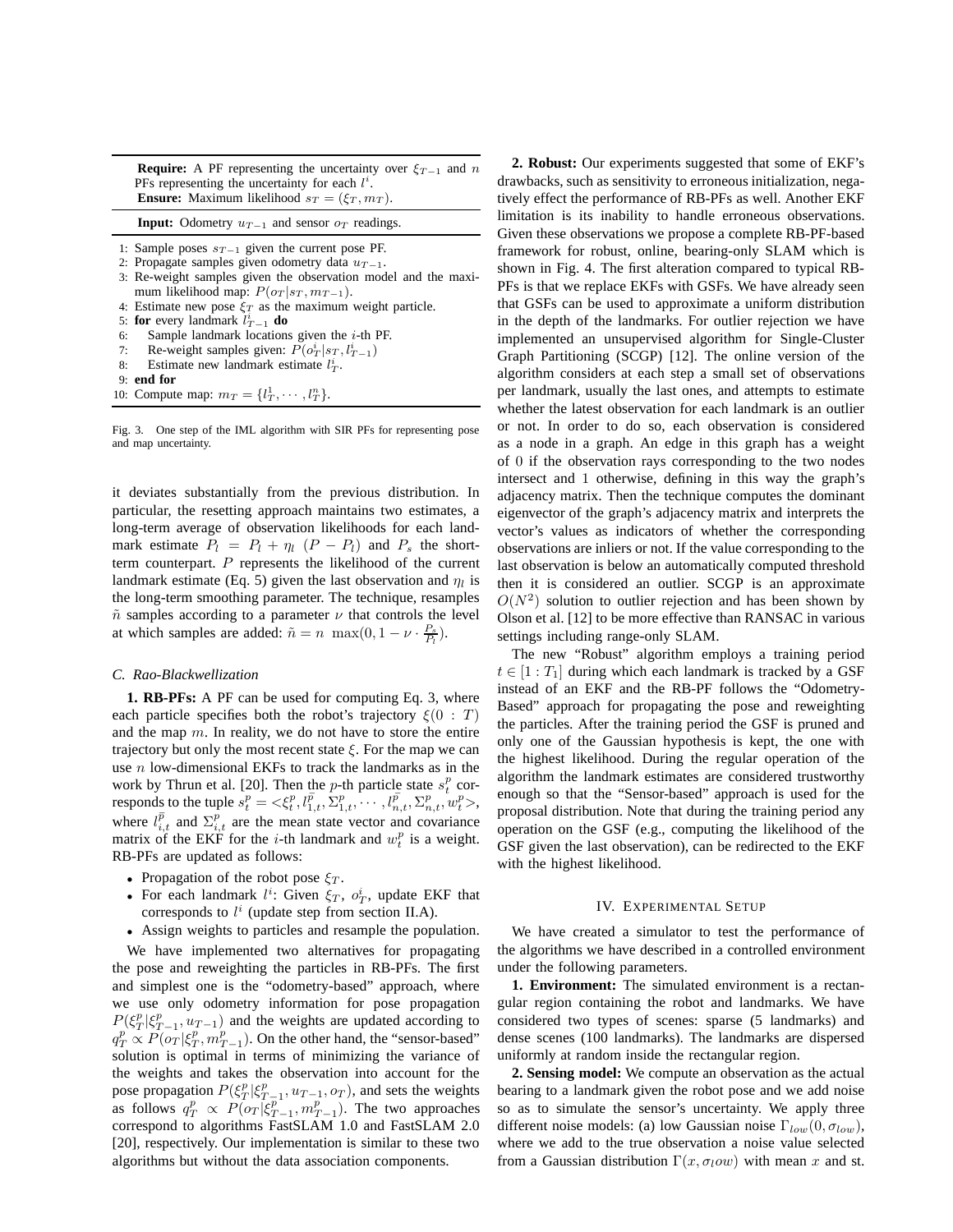**Require:** An RB-PF where each particle is  $s_t^p$  $\overline{ }$  $\langle \xi_t^p, l_{1,t}^{\overline{p}}, \Sigma_{1,t}^p, \cdot, l_{n,t}^{\overline{p}}, \Sigma_{n,t}^p, w_t^p \rangle.$ **Ensure:** The maximum  $w_t^p$  particle correctly estimates  $s_t$ .

**Input:** Odometry  $u_{0:T-1}$  and sensor  $o_{0:T}$  readings.

1: **for** every particle p and landmark  $l_0^i$  **do** 2: Initialize pose  $\hat{\xi}_0^p = (0, 0, 0)$ . 3: Get sensor reading  $o_0$ . 4: Initialize GSF  $\Gamma^{p,i}$  as in section III.A.2. 5: **end for** 6: **for** a training period  $t \in [1 : T_1]$  **do** 7: Get odometry  $u_{t-1}$  and sensor reading  $o_t$ . 8: **for** every landmark  $l_t^i$  **do** 9: Use SCGP to check whether  $o_t^i$  is an outlier. 10: **end for** 11: **for** every particle p **do** 12: Propagate  $\xi_t^p$  according to  $P(\xi_t^p | \xi_{t-1}^p, u_{t-1})$ . 13: **if**  $o_{t-1}^i$  not an outlier **then** 14: Execute the update step of the EKFs in  $\Gamma^{m,i}$ . 15: **end if** 16: Re-weight particles:  $q_t^p \propto P(o_t | \xi_t^p, m_{t-1}^p)$ . 17: **end for** 18: Update particle population with resampling. 19: **end for** 20: **for** every particle p **do** 21: **for** every landmark  $l_{T-1}^i$  **do** 22: Replace the GSF  $\Gamma^{m,i}$  with the highest likelihood EKF. 23: **end for** 24: **end for** 25: **while**  $t \in [T_1 : T]$  **do** 26: Get odometry  $u_{t-1}$  and sensor reading  $o_t$ .<br>27: for every landmark  $l^i$  do 27: **for** every landmark  $l_t^i$  **do** 28: Use SCGP to check whether  $o_t^i$  is an outlier. 29: **end for** 30: **for** every particle p **do** 31: Propagate  $\xi_t^p$  according to  $P(\xi_T^p | \xi_{T-1}^p, u_{T-1}, o_T)$ . 32: **if**  $o_{t-1}^i$  not an outlier **then** 33: Execute the update step of the EKF:  $\Gamma^{m,i}$ . 34: **end if** 35: Re-weight particles:  $q_t^p \propto P(\sigma_T | \xi_{T-1}^p, m_{T-1}^p)$ . 36: **end for** 37: Update particle population with resampling. 38: **end while**

Fig. 4. Robust Rao-Blackwellized Particle Filter Algorithm.

dev.  $\sigma_l \circ w = 0.2^{\circ}$  (b) high Gaussian noise  $\Gamma_{high}(0, \sigma_{high})$  $(\sigma_{high} = 1^{\circ})$  and (c) the "random" noise model, where measurements are produced from the low Gaussian noise model but 20% of them are discarded and replaced by bearings produced uniformly. We are not focusing on the data association issue in our experiments since landmarks correspond to unique identities. One of the purposes, however, of the random noise model is to simulate the effects of having problematic data association. Although observations due to wrong data association do not necessarily follow a uniformly random distribution, this error model is considered to create similar difficulties to SLAM algorithms as failed data association [7]. Furthermore, we assume that each observation returns a bearing to every landmark present in the environment.

**3. Robot's path:** During each run, the robot senses the environment on prespecified paths. These paths are either loops (circular or rectangular) or random paths. The random paths are constructed so that the distance between two observations follows a Gaussian distribution with mean of 10 pixels and a st. dev. of 3. The difference in orientation is centered at zero and has a st. dev. of 10◦ . The robot does not exit the bounding rectangle that defines the environment. If it collides with the boundary it bounces back towards the scene. The error model for the odometry uses the assumption that between two observations the robot moves forward a certain distance and then rotates by some angle. Both actions are represented independently with Gaussian distributions. The st. dev. corresponding to the rotational term is the same as the st. dev. of the sensing model. The translational st. dev. is 1 pixel in the case of  $\Gamma_{low}$  and 3 in the case of  $\Gamma_{high}$ .

## V. RESULTS

To test an algorithm from section III, we run it on 50 different scenes for each noise setting (low Gaussian, high Gaussian, 20% random noise), landmark density (sparse and dense) and robot path type (loop or random path). At the end of each run we record average localization and mapping errors along with the runtime. We have defined the following criteria to distinguish the performance of the algorithms. (a) *Robustness*: the percentage of successful runs. A run is considered succesful when the localization and mapping errors are below two empirically chosen thresholds (100 pixels and 200 pixels respectively). We followed this definition of success because we observed a binary behavior: An algorithm will either fail resulting in very high errors or it will succeed in reconstructing the scene fairly accurately. (b) *Time efficiency*: the average amount of time it takes to run an algorithm in a particular setting.

#### *A. Robustness*

We will first present a comparison of the various alternative approaches within each family of algorithms, EKF, IML and RB-PFs, in terms of robustness.

*1) EKF solutions (Fig 5):* The straightforward implementation of the EKF satisfactorily solves most problems with sparse scenes under Gaussian noise model but its performance deteriorates with denser scenes. This is due to the landmark initialization issues of the algorithm. When there are only a few landmarks, the mapping errors do not propagate fast enough to the localization estimate allowing for an eventual convergence in the mapping estimates as more observations



Fig. 5. Performance of the EKF approaches.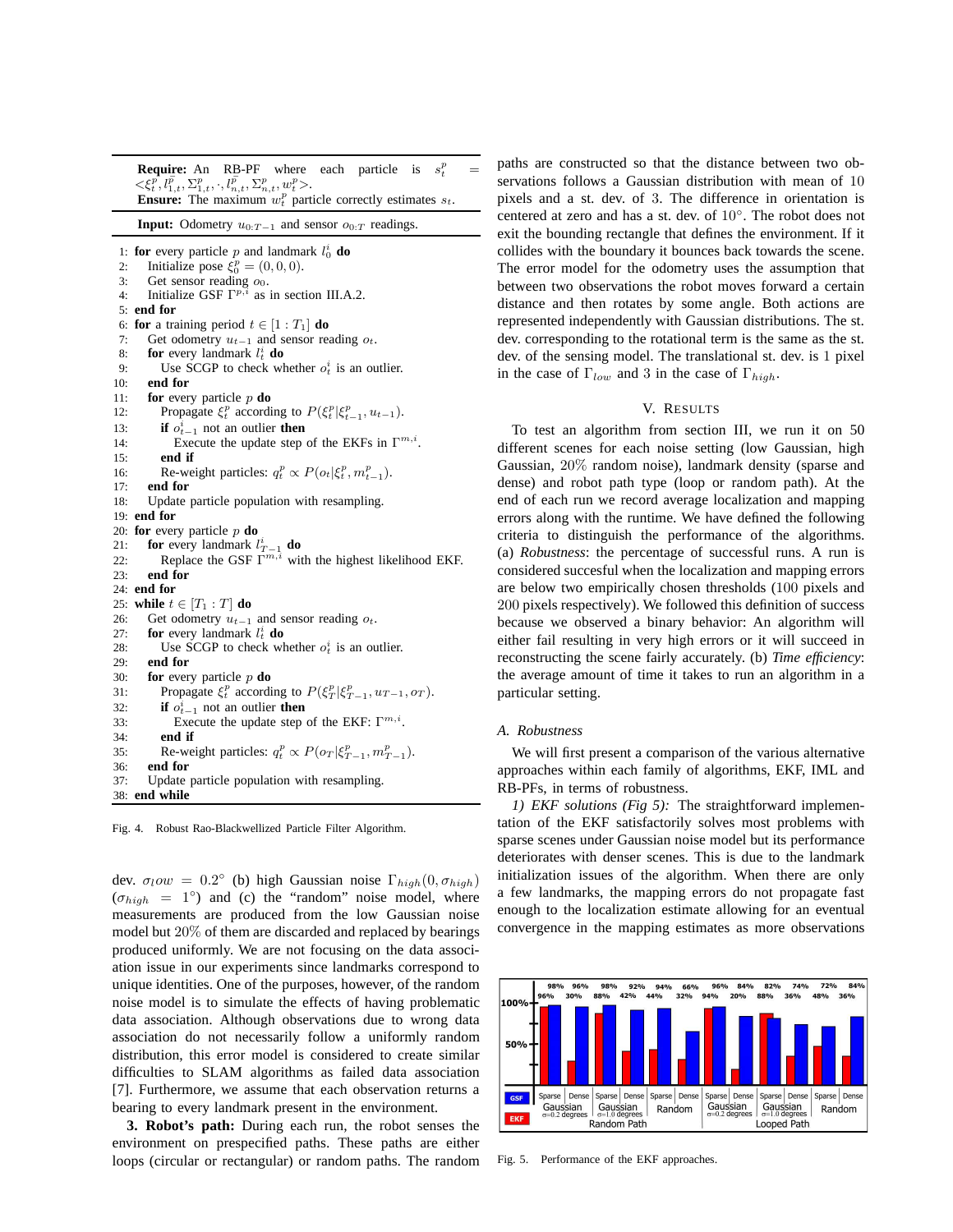



Fig. 6. Performance of the IML approaches.

are coming. In dense scenes the influence of wrong landmark estimates is stronger. Furthermore, the algorithm cannot handle the "random" noise model although we have also used the Single-Cluster Graph Partitioning (SCGP) algorithm for outlier rejection. Initializing landmarks with a GSF considerably improves the performance of the EKF overall, although the effect is less obvious with random noise. This is not surprising since a GSF is compromised from multiple EKFs and a small set of outliers is enough to cause an EKF to lose track of the landmark's state completely.

*2) IML solutions (Fig 6):* We have applied the SIR algorithm both for the pose and the mapping filters and the results show the weakness of the IML approach in looped paths. The benefits of applying PFs are obvious since the algorithm is able to solve many runs under the random noise model that the EKF solutions could not, with the best performance for random paths and high density scenes. We have also noticed a degradation of performance as we increase the st. dev. in the Gaussian noise models. We experimented with multiple PF resampling algorithms but we were not able to improve the performance of the IML algorithm when applied them for the pose PFs. However, there was an improvement when we used techniques that allow the state of the mapping filters to change. By applying "Rough" we have managed to get results comparable to the GSF solution for the low Gaussian noise model, while solving many random noise model problems. The technique which exhibited the best behavior, however, was "Reset". Although it still suffers from the loop problem, it has produced impressive results in the case of random noise. The results actually suggest that the perturbation in the input due to the random noise improves the performance of the algorithm compared to the high Gaussian noise model.

*3) RB-PF solutions (Fig 7):* The family of RB-PF algorithms performed the best overall, exhibiting very high robust-



Fig. 7. Performance of the RB-PF approaches.

ness for all the scenes and paths when a Gaussian noise model was applied. Fig. 7 shows the robustness levels of two RB-PF methods: (a) an implementation that uses the "Odometry-Based" approach and initializes landmark estimates with a single Kalman filter (RB-PF) and (b) an implementation that follows the description in Fig. 4 (Robust). In particular, for the Gaussian noise model, the various RB-PFs approaches exhibit small differences in performance with a small advantage for the methods that use a GSF to initialize landmarks and for the "Sensor-based" approach. Nevertheless, RB-PFs face considerable challenges in the presense of random noise and this is again mainly due to the inability of the Kalman filter to handle random noise.

The advantage of using the "Robust" algorithm as described in Fig. 4 lies in the case of outliers. The typical RB-PF approach manages to solve only 10-16% of the problems with the random noise model and for looped paths. With the changes we have incorporated in the algorithm, the performance in this case reaches between 66-96%. Notice that at the same time that the "Robust" framework manages to solve every experiment under the Gaussian noise models. Furthermore, among all the RB-PF based algorithms we have tried the "Robust" framework has achieved the best accuracy levels.

From the comparison of all the methods, EKF, IML and RB-PF based, it is obvious that different approaches face difficulties with different parameters of the experimental settings. For example, loops are problematic for IML algorithms, dense scenes are challenging for EKF, while sparse scenes pose more difficulties for the typical RB-PF algorithm under the random noise model. Nevertheless, it is apparent that the "Robust" RB-PF-based framework we have proposed in this paper has the most satisfactory behavior across all parameter settings. It must also be noted, however, that the "Reset" IML algorithm is the best solution for sparse scenes when the sensor follows the random noise model.

# *B. Efficiency*

Table I shows the average amount of time in milliseconds that each method spends per step. The reported performance has been achieved on a dual AMD Athlon 1900MPs with one gigabyte of memory each. All of the nodes ran Debian Linux with kernel 2.4.21. We already know that the computational complexity of the Kalman filter is cubic so we expect that it is going to be slow for densely populated scenes,